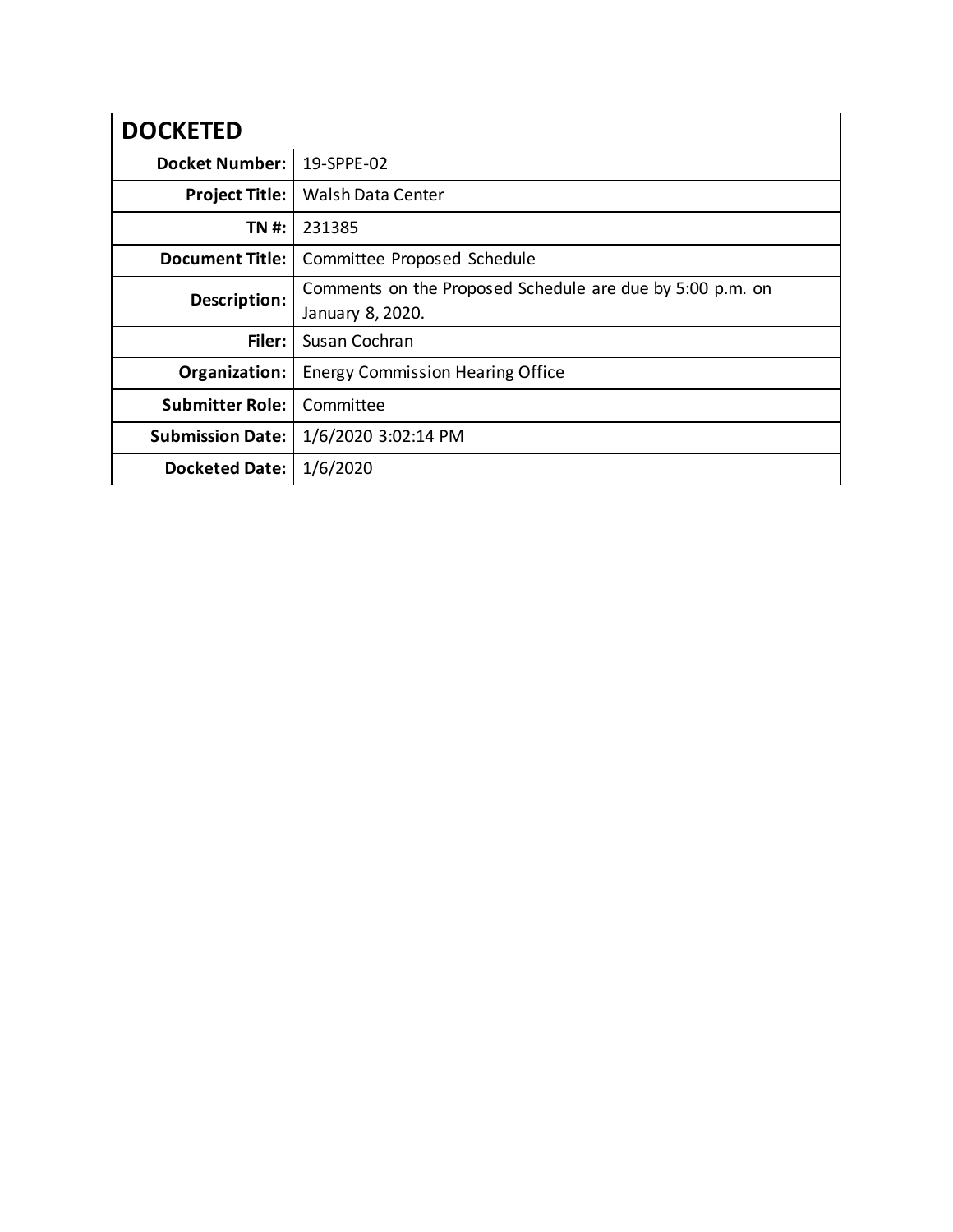

**State of California State Energy Resources Conservation and Development Commission 1516 Ninth Street, Sacramento, CA 95814 1-800-822-6228 – www.energy.ca.gov**

**APPLICATION FOR SMALL POWER PLANT EXEMPTION FOR THE:** 

**Docket No. 19-SPPE-02**

*WALSH BACKUP GENERATING FACILITY*

# **COMMITTEE PROPOSED SCHEDULE**

## **BACKGROUND**

On December 2, 2019, the California Energy Commission (CEC) Committee (Committee)<sup>1</sup> issued the "Committee Order on Evidentiary Hearing and Requiring a Joint Stipulated Schedule and Status Report," requiring the Applicant and CEC staff (Staff) to file a joint schedule and status report no later than December 13, 2019. The other parties were allowed, but not required, to submit schedules and status reports by December 13, [2](#page-1-1)019.<sup>2</sup> At the Applicant's request, the Committee then extended the submission deadline, for all parties, to December 20, 2019. $^3$  $^3$ 

Staff and the Applicant met the December 20, 2019, deadline but did not submit a joint schedule and status report as ordered. Instead, Staff emailed the Hearing Officer with proposed dates for the schedule, stating that Staff and Applicant were not able to reach full agreement on a joint schedule.<sup>[4](#page-1-3)</sup> The Applicant sent an email to the Hearing Officer responding to and modifying aspects of Staff's proposal.[5](#page-1-4) No status reports or proposed schedules were received from the other parties.

## **PROPOSED SCHEDULE**

The Committee hereby proposes the attached schedule, which reflects its own judgment and consideration of the Applicant's and Staff's proposed schedules.

<span id="page-1-0"></span> <sup>1</sup> The CEC appointed a committee consisting of Karen Douglas, Commissioner and Presiding Member, and Patty Monahan, Commissioner and Associate Member (the Committee), on July 16, 2019 (TN 228984).

<span id="page-1-1"></span><sup>2</sup> TN 230966.

<span id="page-1-2"></span><sup>3</sup> TN 231191.

<span id="page-1-3"></span><sup>4</sup> Staff viewed its email as constituting the schedule and status report required by the Committee. We agree.

<span id="page-1-4"></span><sup>&</sup>lt;sup>5</sup> TN 231302.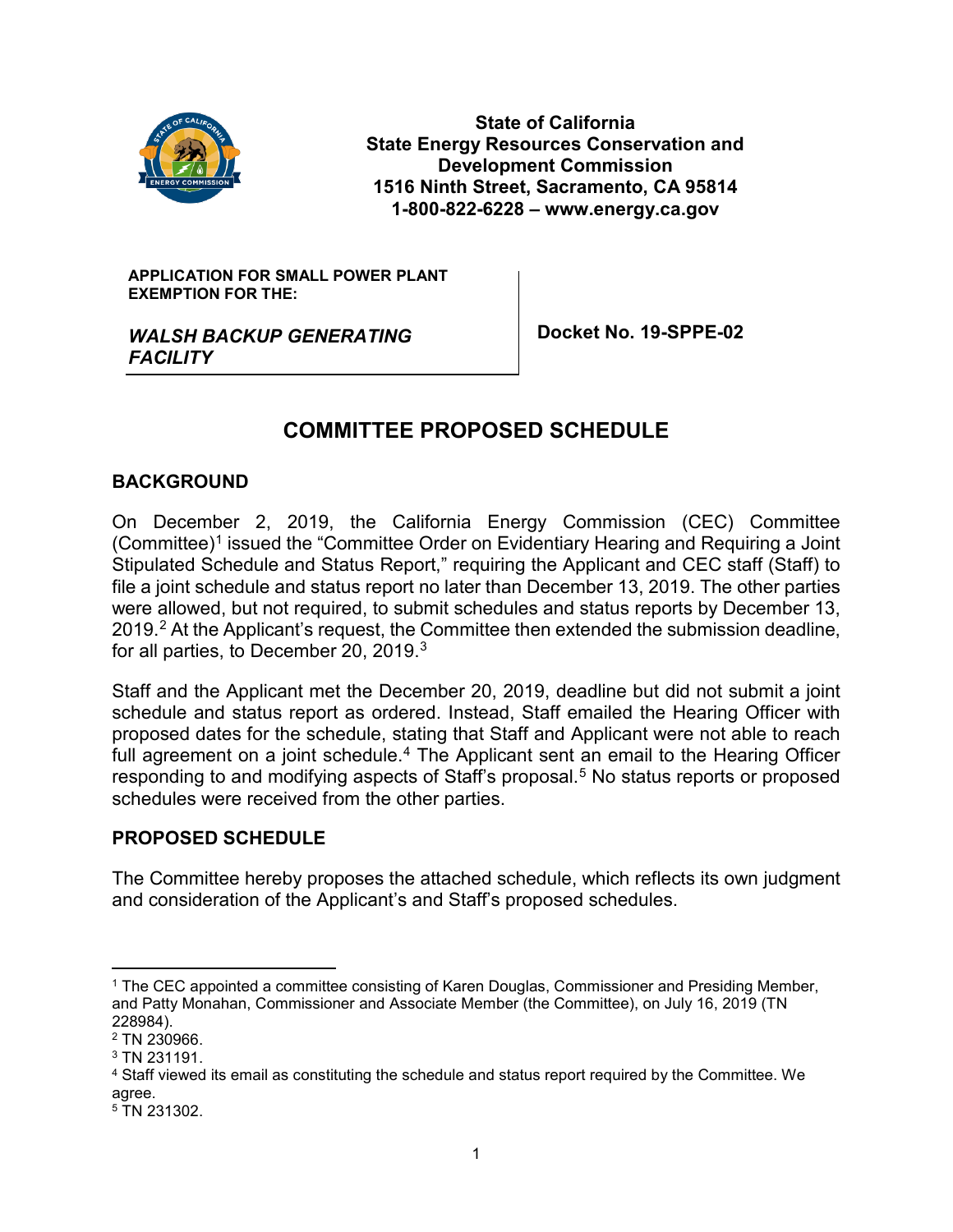The parties are invited to file comments on the proposed schedule by 5:00 p.m., January 8, 2020, after which time the Committee will submit a schedule to guide this proceeding.

#### **CONTACT INFORMATION**

The Public Advisor's Office provides the public with assistance to participate in CEC proceedings. For assistance, please contact Noemí O. Gallardo, Public Advisor, by e-mail at [publicadvisor@energy.ca.gov,](mailto:publicadvisor@energy.ca.gov) or at (916) 654-4489, or toll free at (800) 822-6228.

Questions of a procedural nature should be directed to Susan Cochran, Hearing Officer, by e-mail at [susan.cochran@energy.ca.gov,](mailto:susan.cochran@energy.ca.gov) or at (916) 654-3965.

Technical questions concerning the Walsh Backup Generating Facility should be addressed to Leonidas Payne, Staff Project Manager, by e-mail at [leonidas.payne@energy.ca.gov,](mailto:leonidas.payne@energy.ca.gov) or at (916) 651-0966.

Media inquiries should be sent to the Media and Public Communications Office by e-mail at [mediaoffice@energy.ca.gov,](mailto:mediaoffice@energy.ca.gov) or at (916) 654-4989.

#### **IT IS SO ORDERED.**

Dated: January 6, 2020

### *ORIGINAL SIGNED BY:*

\_\_\_\_\_\_\_\_\_\_\_\_\_\_\_\_\_\_\_\_\_\_\_\_\_\_\_\_\_\_

Karen Douglas Commissioner and Presiding Member Walsh Backup Generating Facility SPPE Committee

Dated: January 6, 2020

#### *ORIGINAL SIGNED BY:*

\_\_\_\_\_\_\_\_\_\_\_\_\_\_\_\_\_\_\_\_\_\_\_\_\_\_\_\_\_\_ Patty Monahan Commissioner and Associate Member Walsh Backup Generating Facility SPPE Committee